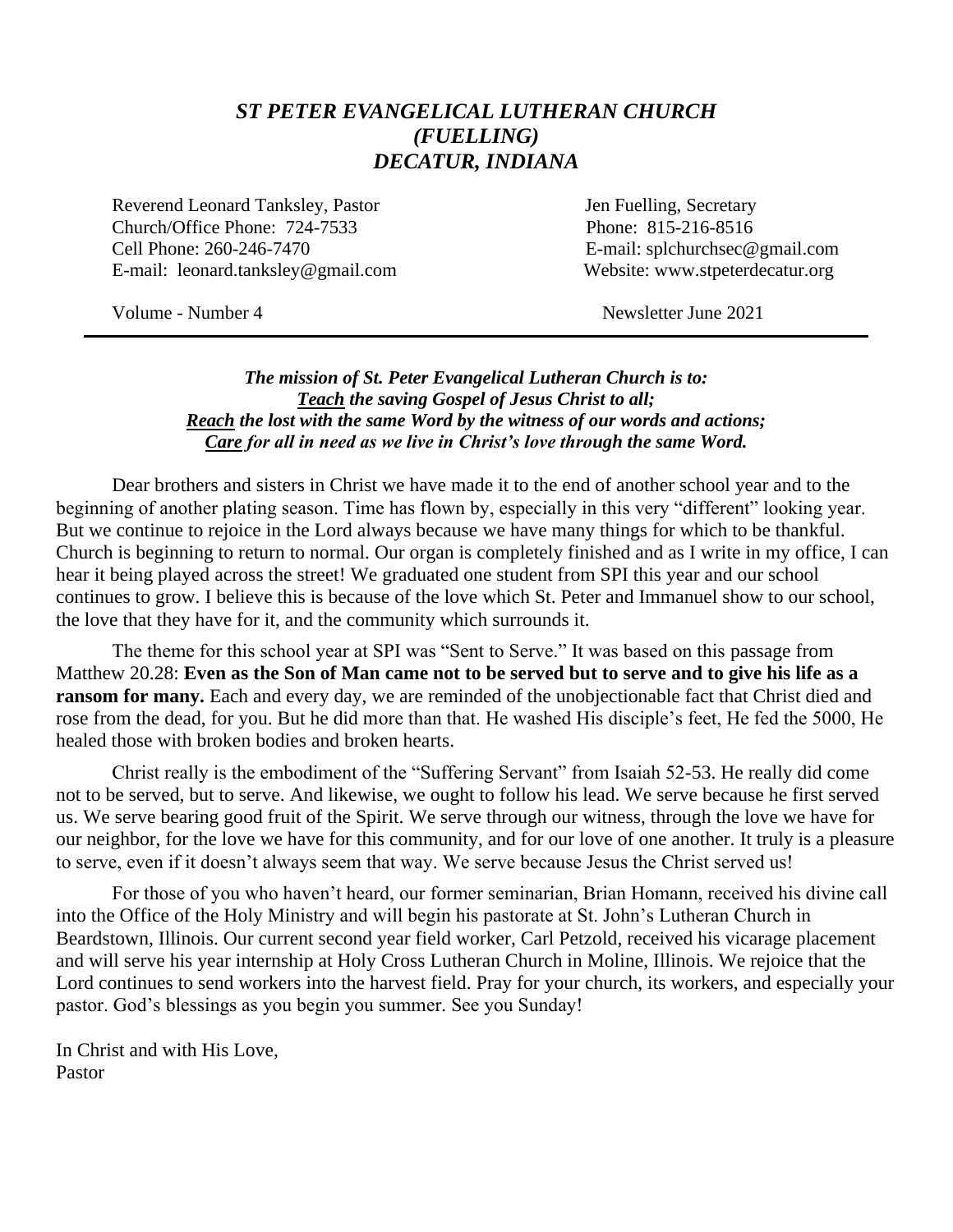# **ANNOUNCEMENTS**

*NOTE*: Pastor Tanksley will be on vacation May 29<sup>th</sup>-June 2<sup>nd</sup>. There will be Holy Communion on Sunday, May 30<sup>th</sup> with The Rev. Dr. John T. Pless preaching and presiding, with Bible Study following the service. There will NOT be High Risk Service or Bible Study on Wednesday, June 2<sup>nd</sup>. Pastor Jonker is available for **emergencies while Pastor Tanksley is on vacation. You may contact Pastor Jonker at 260-418-2206.**

*NOTE*: Jen Fuelling will be on vacation May  $31<sup>st</sup>$ -June  $4<sup>th</sup>$  and June  $21<sup>st</sup>$ - $28<sup>th</sup>$ .

#### *THE COMBINED JULY/AUGUST NEWSLETTER DEADLINE* is Friday, June 18 th .

CHURCH ELDERS will meet on Tuesday, June 8<sup>th</sup>.

*CHURCH DIRECTORY:* Please email, call, text, or leave a note in my box in the Narthex with any updates on name changes, phone number, e mail addresses, or addresses. I am hoping to print the update directory in June or July. Thank you for your help!

*BABY ITEMS:* St. Peter's seminarian families, the Petzolds and Sullivans, are each expecting a baby. If you have gently used baby furniture or other items that you would like to share with our seminarians or with any of the students at the Fort Wayne Seminary, please contact Amber Petzold or Leslie Sullivan. Thank you!

### St. Peter Events in the Past

#### 50 Years Ago - Rev Roger D Eden

 Baptism 6-13-1971 Rhonda Joyce Zimmerman Fa: Ronald Zimmerman Born 5-18-1971 Mo: Arlene nee Hockemeyer Sponsors: Mrs Walter Hockemeyer & Mrs Edgar Zimmerman

#### 100 Years Ago - Pastor Ludwig W Dornseif

No events during June 1921

150 Years Ago - Pastor J Andreas Fritze

No events during June 1871

Compiled by Allen Franz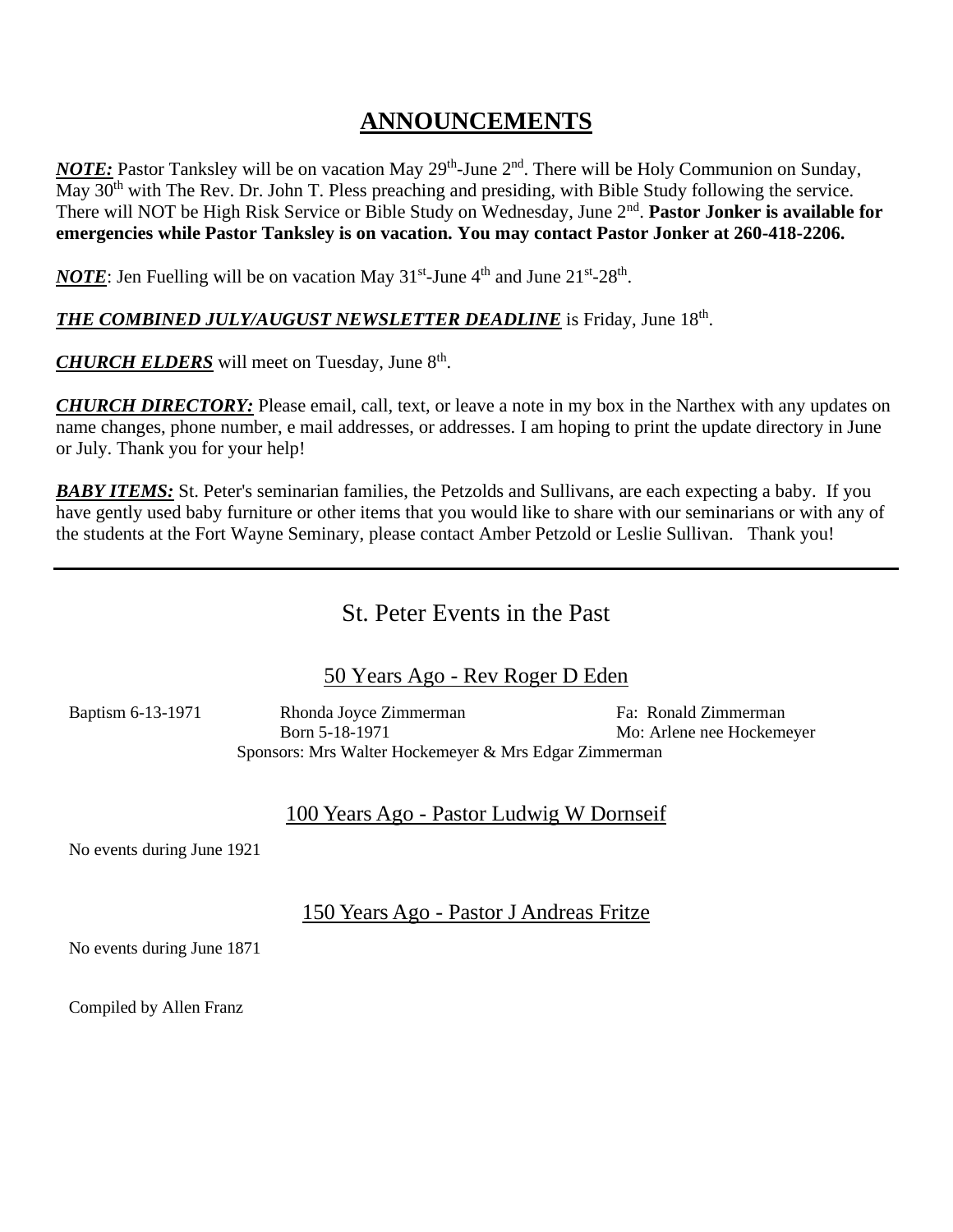Blessings to Those Celebrating in June



## June Birthdays

- 1 Charlotte Fuelling 15 Corey Wolfe
- 
- 2 Casey Scherer 19 Don Gerke
- 
- 
- 
- 
- 9 Brenda Scherer 22 Brenda Wolf
- 10 Morgun Werling 22 Joyce Gariepy
- 
- 14 Justin Ohler 25 Crew Braun
- 14 Hannah Myers 26 Jessica Penrod
- 
- 15 Gregg Kukelhan 28 Doug Carpenter
- 
- 
- 1 Sheryl Howard 17 Ryan Frederick
	-
- 3 Rebecca E. Fuelling 19 Dr. David Matthews
- 4 Elijah Franz 20 Austin Will
- 5 Caroline Tanksley 21 Nathan Sheneman
- 8 Emily Light 21 Jeff Hockemeyer
	-
	-
- 11 Katelyn Roe 24 Emersen Howard
	-
	-
- 15 Rhea Fuelling 27 Jennifer Stump
	-
- 15 Bruce Scherer 30 Rhonda Busick

# June Anniversaries

June 2, 1989 June 19, 2010

Noah & Nicole Hessler Duane & Karen Franz

Barry & Denise Scherer David & Jane Linker

Jim & Vickie Hammond Alex & Deanna Myers

Barry & Jackie Sanderson Trent & Catherine Hullinger

June 4, 2014 June 25, 1977

June 5, 1981 June 25, 1993

June 14, 1975 June 28, 1997

June 17, 1988 June 28, 2014 Greg & Mary Light John and Nicole Gerardot

> June 29, 1996 Steve & Lindy Fuelling

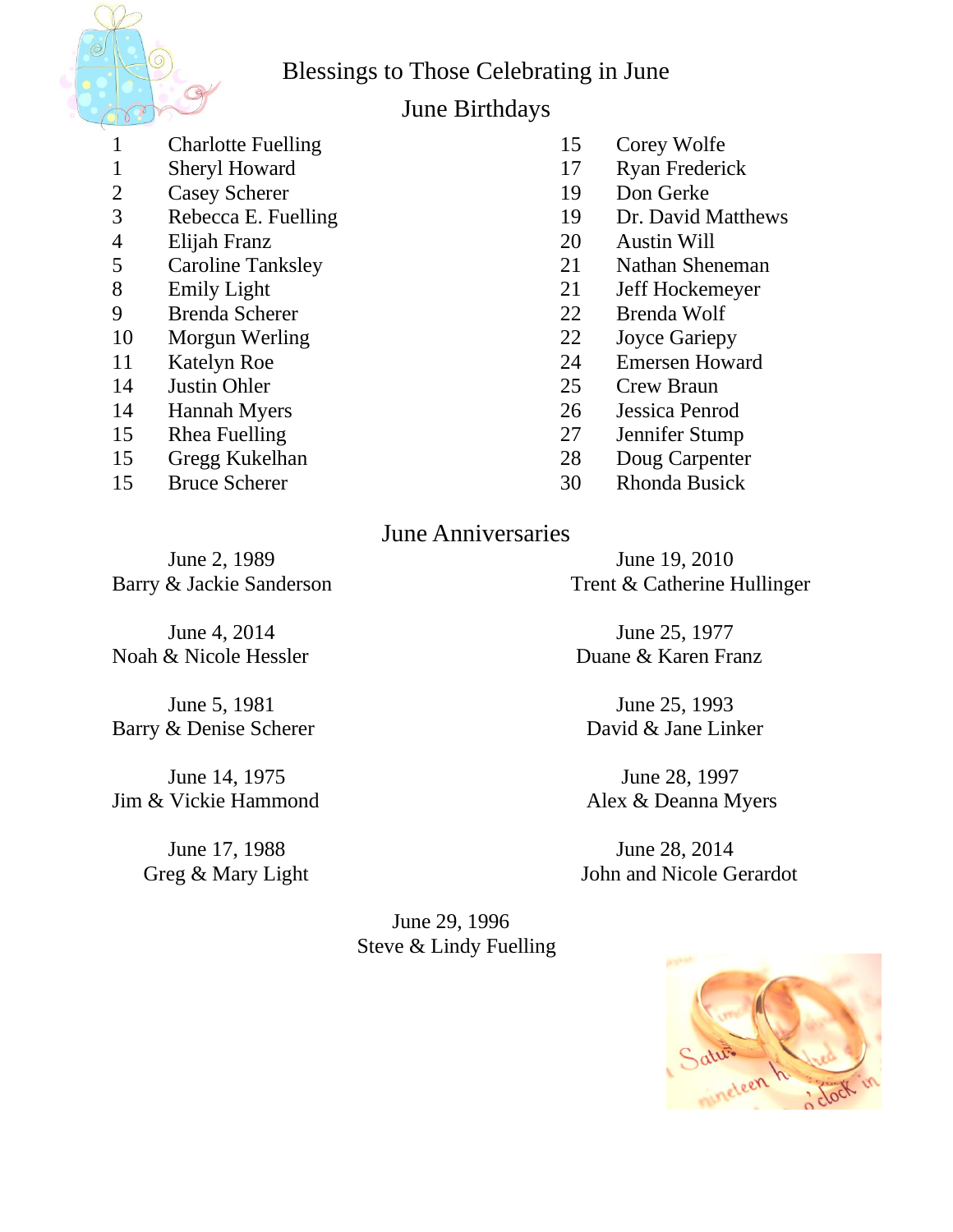June 2021

Altar Guild-Janice Mishler and Vickie Hammond

| Sun                                                                              | <b>Mon</b>                                      | Tue                                                                    | Wed                                                                                                             | Thu                                                                                                | 준                                                         | <b>Sat</b>                          |
|----------------------------------------------------------------------------------|-------------------------------------------------|------------------------------------------------------------------------|-----------------------------------------------------------------------------------------------------------------|----------------------------------------------------------------------------------------------------|-----------------------------------------------------------|-------------------------------------|
|                                                                                  |                                                 | *Pastor Tanksley on<br>*Jen Fuelling on<br>vacation*<br>vacation*<br>7 | *Pastor Tanksley on<br>*Jen Fuelling on<br>vacation*<br>vacation*<br>$\mathcal{L}$                              | *Jen Fuelling on<br>9:30 Pastors' Study<br>9:00 am Quilting<br>Group, at Bingen<br>vacation*<br>3  | *Jen Fuelling on<br>vacation*<br>4                        | 5                                   |
| Communion; Bible<br>Service of Holy<br>9:00am Divine<br>Study                    | $\overline{ }$                                  | 7:00pm Elders Meet<br>8                                                | 10:00am Bible Study<br>12:00pm High Risk<br>Service with Holy<br>Communion<br>Q                                 | 9:30 Pastors' Study<br>9:00 am Quilting<br>Group, at Bingen<br>07                                  | $\overline{11}$                                           | $\overline{12}$                     |
| Service; Bible Study<br>9:00am Divine<br>13                                      | 14                                              | 15                                                                     | 10:00am Bible Study<br>12:00pm High Risk<br>Service with Holy<br>Communion<br>16                                | 9:30 Pastors' Study<br>9:00 am Quilting<br>Group, at Bingen<br>17                                  | <b>JULY/AUGUST</b><br>NEWSLETTER<br><b>DEADLINE</b><br>18 | 19                                  |
| Communion ; Bible<br>Service of Holy<br>9:00am Divine<br>Study<br>$\overline{0}$ | *Jen Fuelling on<br>vacation*<br>$\overline{z}$ | *Jen Fuelling on<br>vacation*<br>22                                    | Service with Holy Com-<br>2310:00am Bible Study<br>*Jen Fuelling on<br>12:00pm High Risk<br>vacation*<br>munion | *Jen Fuelling on<br>9:30 Pastors' Study<br>9:00 am Quilting<br>Group, at Bingen<br>vacation*<br>24 | *Jen Fuelling on<br>vacation*<br>25                       | *Jen Fuelling on<br>vacation*<br>26 |
| Service; Bible Study<br>*Jen Fuelling on<br>vacation*<br>9:00am Divine<br>27     | *Jen Fuelling on<br>vacation*<br>28             | 65                                                                     | 10:00am Bible Study<br>12:00pm High Risk<br>Service with Holy<br>Communion<br>30                                |                                                                                                    |                                                           |                                     |